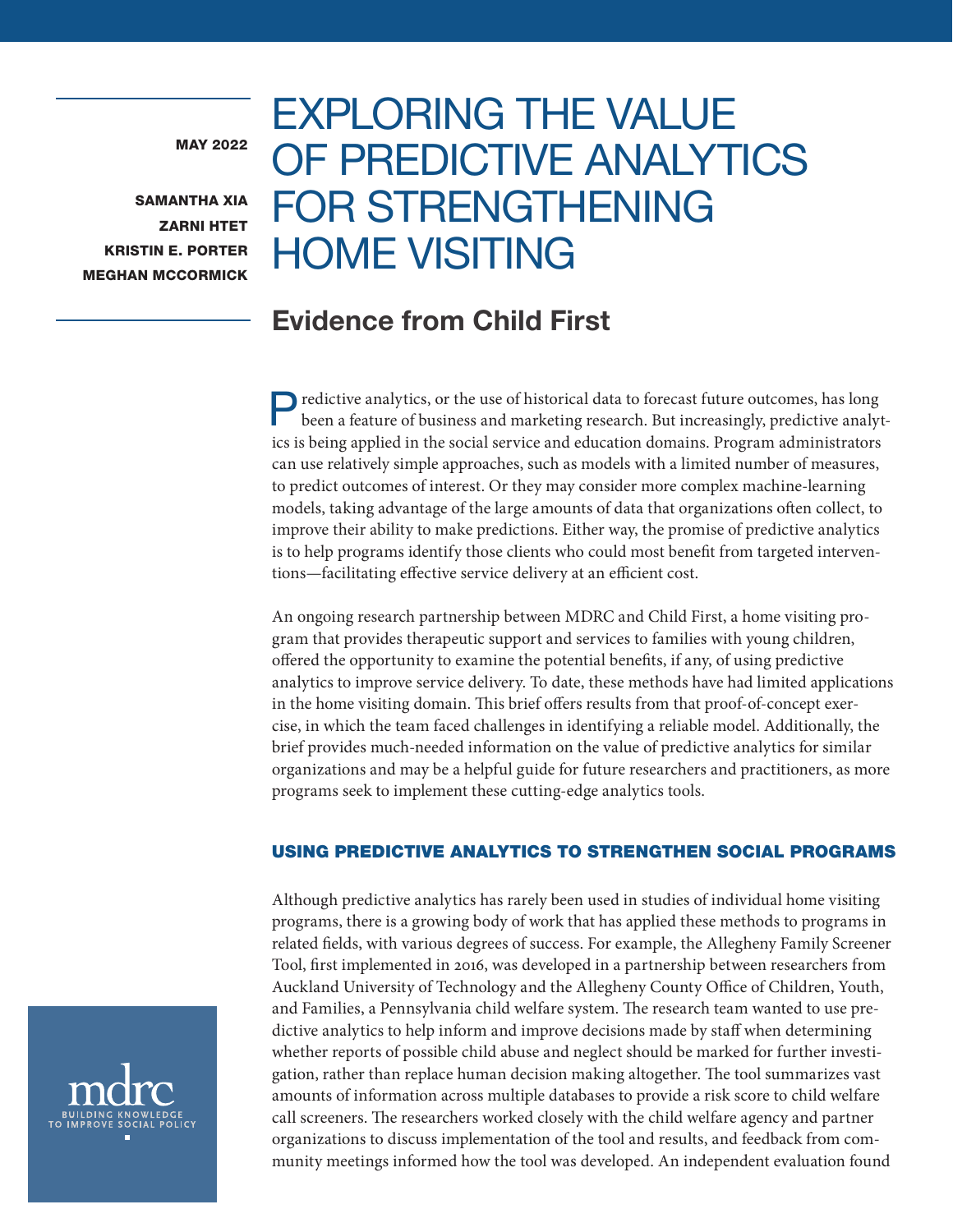<span id="page-1-0"></span>that it increased the staff's ability to accurately screen reports and pursue investigations. Also, the tool did not increase the rate of children screened in for investigation. That is, using it resulted in a *different* pool of children being identified as needing child welfare intervention, but did not substantially increase the proportion of children investigated among all children referred for maltreatment. The model and its implementation have been updated over time so that its predictions reflect contemporary information on families currently being served.[1](#page-17-0)

Using predictive analytics in the Pittsburgh Public Schools yielded more mixed results. An evaluation compared the district's prior performance early warning system to an algorithm that used a range of in-school and out-of-school data to identify students at risk of chronic absenteeism, course failure, low grade point average, or suspension. The evaluation found that the prior performance early warning system and the risk scores created by the algorithm were just as accurate for some purposes, but there were also tradeoffs, such as the need to balance performance and complexity.

There were two key takeaways from this evaluation. First, because the warning system and the algorithm performed similarly, the cheaper prior performance warning system might be sufficient if resources are limited. Second, if using algorithm risk scores, districts must choose between over-including and under-including students in a given intervention. For example, if districts over-include, they could risk spending too many resources on costly and labor-intensive services and potentially stigmatizing a large group of students. It may be better, the research team concluded, to include a narrow group of students if the intervention could be perceived negatively, whereas over-inclusion may be acceptable for cheaper interventions with little risk of stigma.<sup>[2](#page-17-0)</sup>

However, using predictive analytics has not always yielded useful results. The Fragile Families Challenge (FFC), an offshoot of a large-scale longitudinal study designed to understand the lives of families formed by unmarried parents, set out to develop models that would predict six different outcomes by making vast amounts of data available to a large group of researchers. FFC received 160 different submissions from teams targeting a wide range of outcomes, such as material hardship, household eviction, and primary caregiver participation in job training. Ultimately, even the best predictions were not very accurate and were only slightly better than those from a simple benchmark model that used regression and four predictor variables selected by an expert. Thus, there seem to be practical limits to the predictability of life outcomes in certain settings.<sup>[3](#page-17-0)</sup> At the same time, FFC relied on longitudinal survey data. Other types of data sources, like those from program administrators, often include rich information about clients' *current* situations and therefore may provide more predictive information for near-term events.

## THE CHILD FIRST HOME VISITING PROGRAM

Home visiting programs connect directly with families in their homes, providing a broad set of services to support caregivers' and children's health and well-being. Child First is a home visiting program that aims to promote high-quality relationships between caregivers and children in families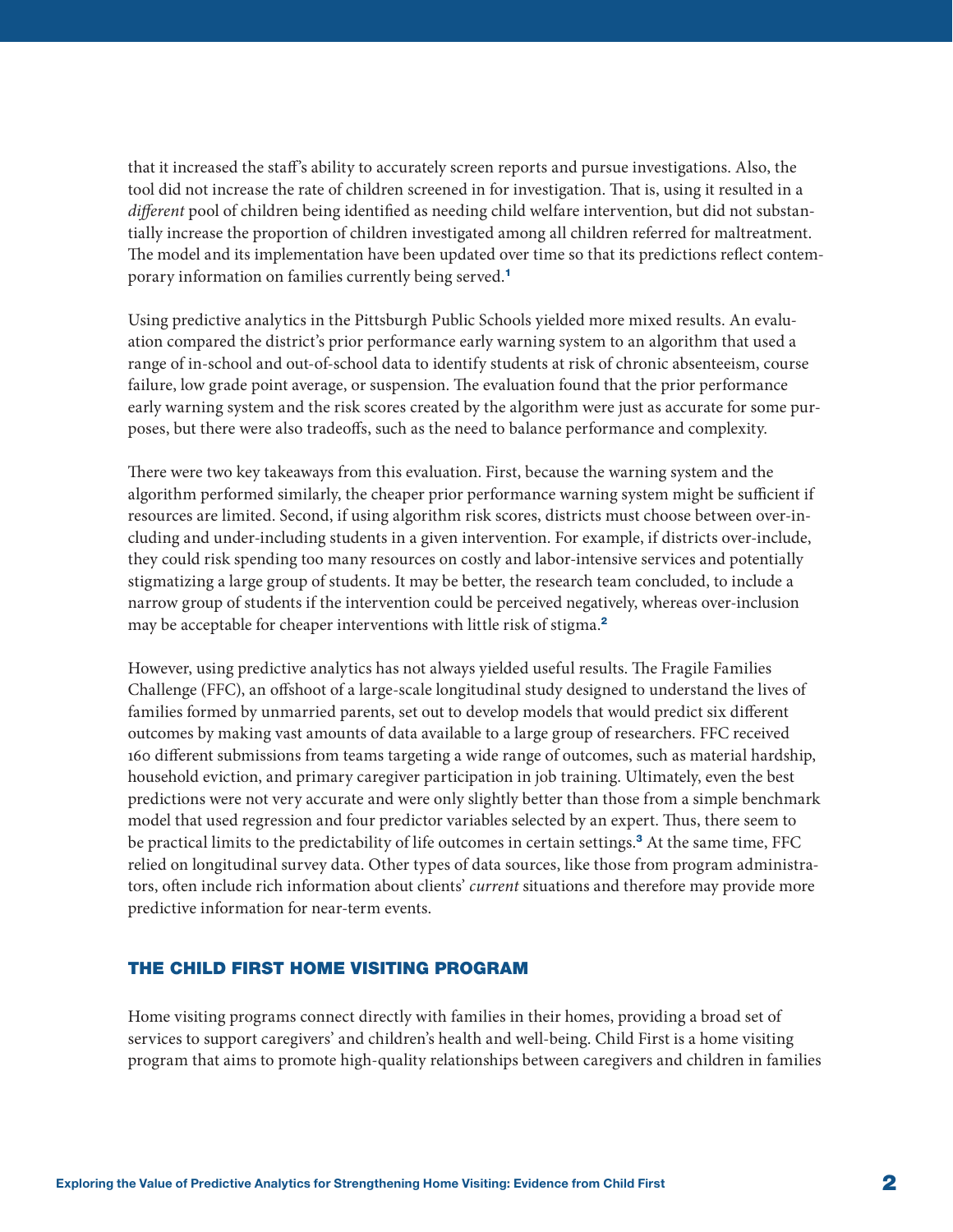<span id="page-2-0"></span>experiencing challenges related to caregiver mental health and child behavior. Staff members provide intensive in-home clinical services to both the caregiver and child. They also connect families to additional services such as financial and housing support, health care, and treatment for disorders such as substance abuse. To accomplish its goals, Child First must ensure that families remain con-sistently engaged in program services over time.<sup>[4](#page-17-0)</sup> When families leave before being officially discharged from the program, they receive truncated interventions that are likely to be less effective at improving outcomes.[5](#page-17-0) Early disengagement is also expensive, given the large, fixed costs of enrolling new families into the program.

Child First prioritizes collecting high-quality data to understand the population of families it serves. For example, the program collects information on a range of family characteristics assessed at intake, including sociodemographic information on both the caregiver and child, health-related information like insurance status and child DSM-5 diagnoses, as well as several risk measures and assessments such as adverse childhood experiences (ACEs) that capture experiences with violence, abuse or neglect, and household instability.<sup>[6](#page-17-0)</sup> The availability of these data provided researchers with a singular opportunity to explore whether predictive analytics could be a useful tool to summarize the large amounts of information the program collects and use it to help staff members identify families at particularly high risk of **early disengagement**, defined as being enrolled in the program for fewer than 90 days. That information could allow Child First staff members to triage families better at intake and provide more intensive support and services to those families at risk of early disengagement.

MDRC's ongoing work with Child First includes a replication study of earlier program impact findings. As a natural outgrowth of that work, MDRC presented Child First with a proposal to learn more about predictive analytics and the problem of family disengagement. Child First agreed that this would be a worthwhile enterprise because predictions of family disengagement could help staff members target limited resources to new participants most in need. The predictive models could be used in conjunction with staff members' knowledge and experience as a check to ensure that families did not fall through the cracks, similar to the implementation of predictive analytics by child welfare agencies in Allegheny County.

The research team then accessed de-identified data on thousands of families who enrolled in the Child First program from 2017 to 2020 and used this information to "train" and "test" a series of predictive models. The team trained models to predict the outcome of interest on one set of data and then tested those models on a set of unseen data to evaluate how well they correctly predicted whether families disengaged early from the program or not. Because these methods were particularly novel in the field of home visiting, the research team's work aimed to understand whether predictive analytics could reasonably be applied to a program like Child First and strengthen program operations. In line with these goals, the team sought to answer the following questions:

- 1 To what extent could Child First intake data be used to reliably predict family disengagement?
- 2 Could a well-specified regression model predict family disengagement as well as a model developed with machine learning?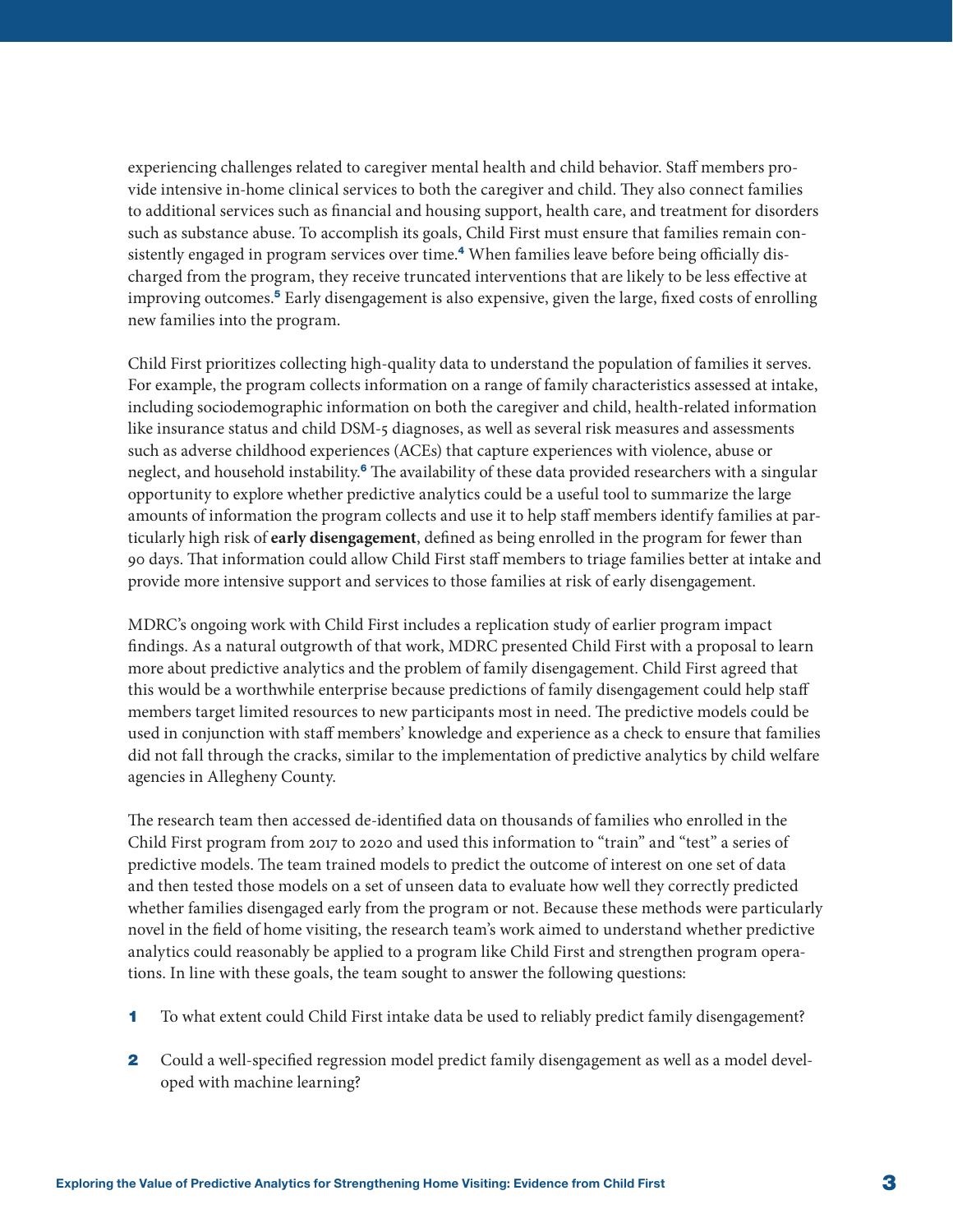#### KEY FINDINGS AND CONCLUSIONS

The next section previews the research team's key findings and conclusions on how the results can be used to support Child First and better serve families who are at risk of early disengagement. The remainder of the brief presents further detail on the sample of families, data, and methodology used to come to these conclusions, exploring the added value of predictive analytics for a home visiting program like Child First.

- **• It was possible to use Child First intake data to build predictive analytic models that identified early family disengagement from the Child First program better than by random chance.** However, there was always some amount of unacceptable error when making predictions, and models could not be adjusted to substantially reduce or eliminate these errors. It was difficult to justify the number of families who might be affected by misclassification errors and could be excluded from extra intervention when needed.
- **• Using more complex methods and including larger numbers of measures did not result in better predictions of families' early disengagement.** A simple regression model with a selected set of variables—which were either programmatically important or had been shown to be correlated with the outcome—was able to predict early disengagement as well as the machine learning models using the same predictors or all available intake data. The more advanced and complicated methods did not substantially improve the ability to make predictions. In other words, machine learning models added little value beyond what could already be identified through relatively simple and more transparent methods.
- **• The research team did not identify a predictive analytics model that could forecast early family disengagement with sufficient reliability and so did not recommend integration into the Child First program.** The team presented a framework for evaluating how well predictive analytics worked in this context, drawing conclusions that caution against assuming that newer and more sophisticated techniques will always perform better than simpler methods. These conclusions may be a helpful guide for future researchers, as more programs seek to implement cutting-edge analytic tools.

The remainder of the brief provides further detail on the sample of families, data, and methodology used to come to these conclusions, exploring the added value of predictive analytics for a home visiting program like Child First.

## THE CHILD FIRST SAMPLE

Child First provided the research team with de-identified data on 3,750 families who enrolled in the program in three states—North Carolina, Connecticut, and Florida—from July 2017 through September 2020. All families included in the dataset had either been formally discharged from the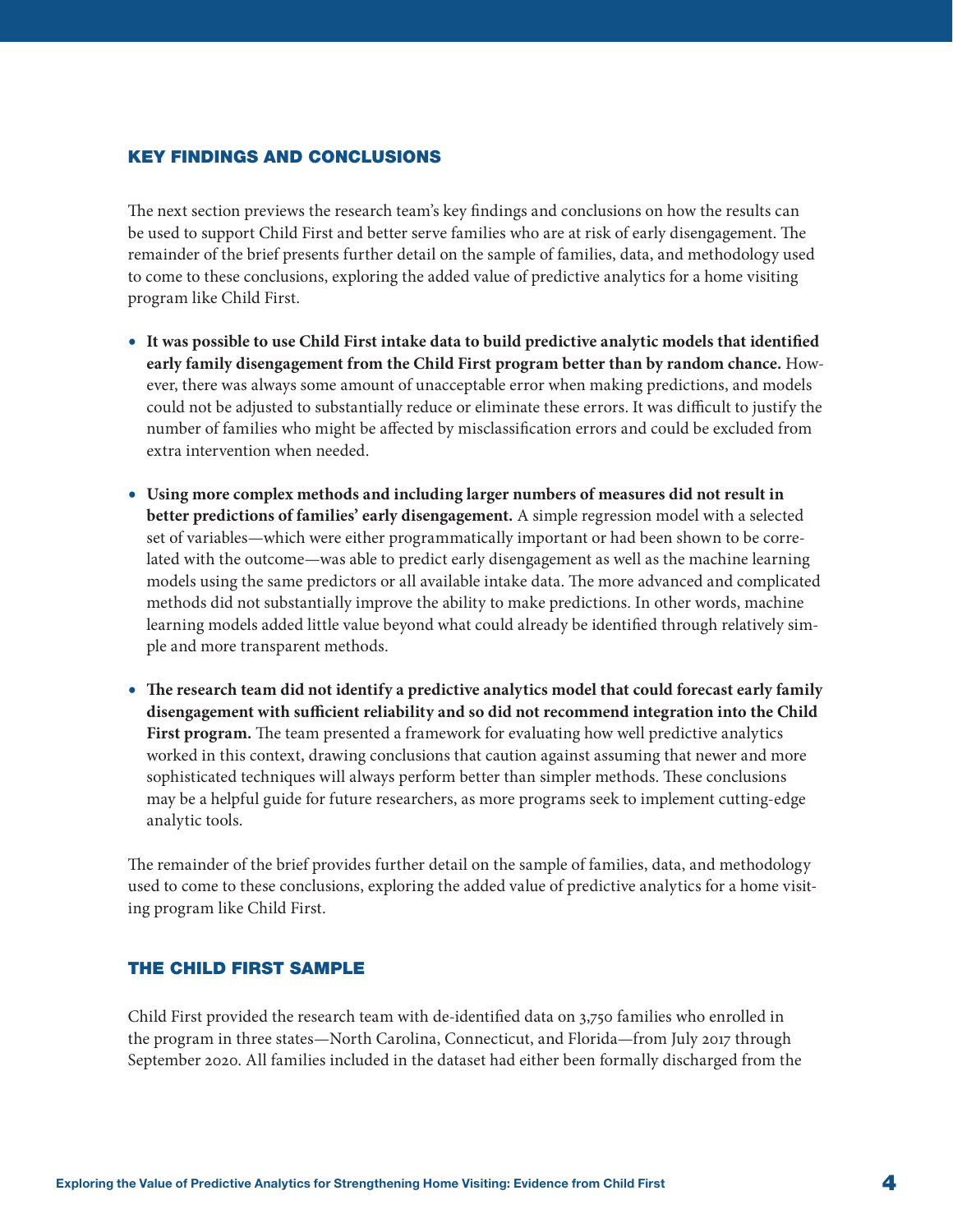program or had been enrolled for more than 90 days at the time of the data extraction; this made it possible to determine whether or not families had disengaged early from the program. Twenty-two percent of the families disengaged early from the program.

The research team partitioned information on families who had already gone through the program, mimicking the predictive analytics process of using historical data to create predictions that could be applied to new individuals. More specifically, the team trained models using one set of data and then tested model predictions in another set of unseen data, thus evaluating how well these models could predict known outcomes. The team used the data on families enrolled in 2017 and 2018 (N = 2,099) to develop the predictive models (the training sample) and then used the data on families enrolled in  $2019$  (N = 1,154) to test how well the models could predict outcomes in a "future" cohort (the testing sample). Because the team conducted the analysis in late 2020, it was known whether or not the families enrolled in 2019 experienced early disengagement.

The team considered families enrolled in 2020 as a separate COVID-19 sample ( $N = 497$ ) and excluded them from the testing sample because of the disruption the pandemic caused to Child First clients, services, and data collection. Notably, although the 2020 testing results are not described in this brief, the findings were similar to the 2019 testing results.

## MAKING AND EVALUATING PREDICTIONS

As an initial introduction to predictive analytics and how to evaluate predictions, consider the 2X2 confusion matrix shown in Figure 1. It illustrates using a single characteristic, in this case, the caregiver's relationship to the child, to predict early disengagement from Child First services. The rows indicate the known engagement outcome of the families, the columns indicate the predicted outcome based on caregiver relationship to child (defined here as whether the caregiver is the child's birth mother or not), and counts of sample members are provided in parentheses. In a hypothetical scenario, the program might plan to use information about the caregiver's relationship to the child to identify which families to provide with additional support to prevent early disengagement. For example, newly enrolled families in which the caregiver is not the birth mother might receive more home visits, follow-up calls, and incentives from staff members compared with families where the caregiver is the birth mother.

Cell A contains families who disengaged from the program early and were predicted to do so, also known as **true positives**. Cell D contains families who did not disengage early and were predicted *not* to disengage from the program early, also known as **true negatives**. Here, "true" refers to the prediction being correct and "positive" or "negative" refers to the predicted status, which is the same as the known outcome. Thus Cells A and D contain accurate predictions, and an ideal model would maximize the number of cases that fall into these cells.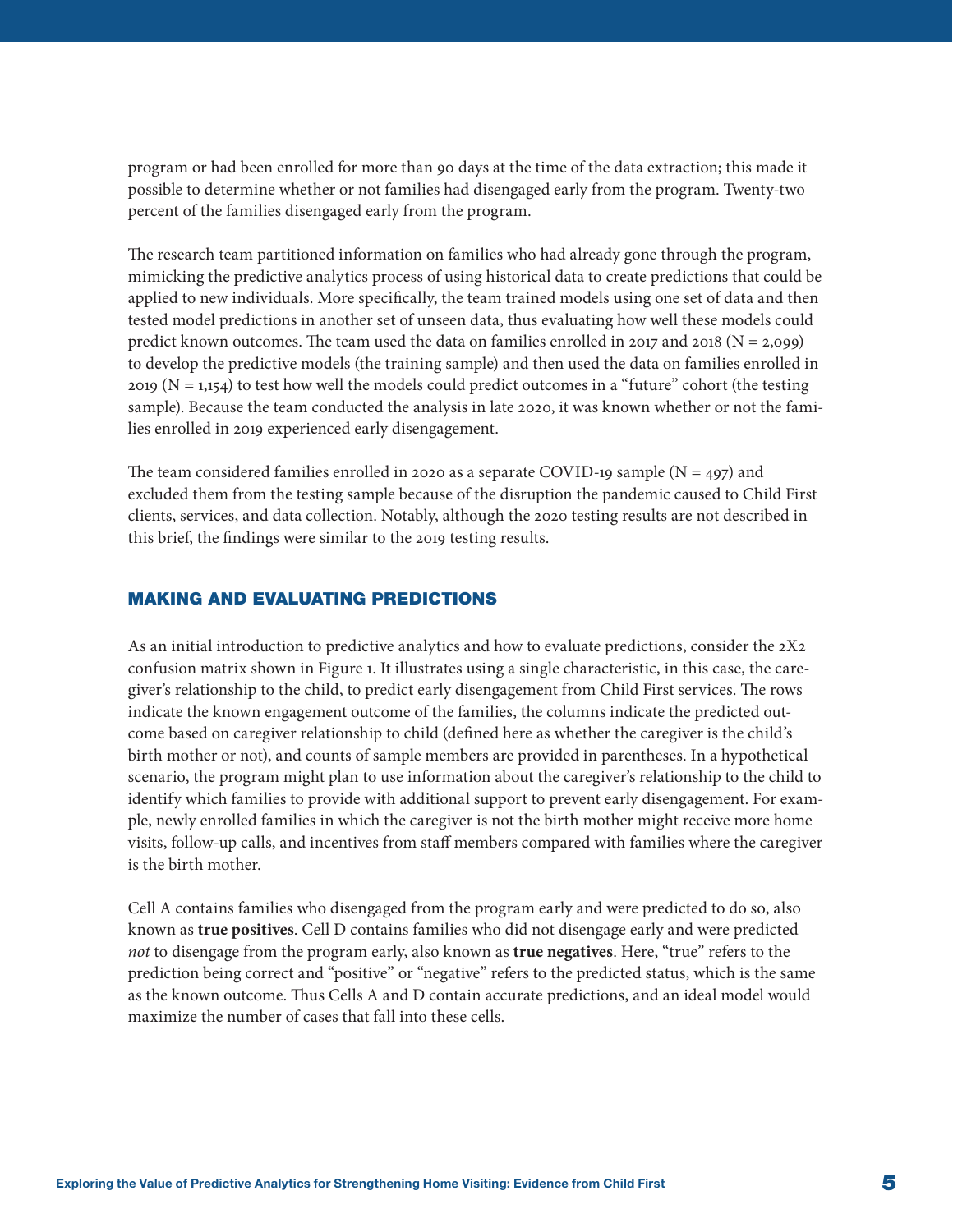## FIGURE 1 EXAMPLE CONFUSION MATRIX



SOURCE: Adapted from Child First intake data.

NOTE: Numbers in parenthesis are counts of families. Cell A contains true positive cases, Cell B contains false negative cases, Cell C contains false positive cases, and Cell D contains true negative cases. N=3,750.

Cell B contains participants who disengaged from the program early but were not predicted to do so. These are **false negatives**, or families who were not identified as needing intervention to help avoid early disengagement but could have potentially benefitted from it. Cell C contains families who did not disengage early but were predicted to disengage early. These participants are **false positives**, or those who would have received additional services but did not need them. Here, "false" refers to the prediction being wrong, and again, "positive" or "negative" refers to predicted status. But Cells B and C are misidentified cases, where the prediction did not match with the known outcome. A good predictor or a good model will have minimal numbers of cases in cells B and C.

The overall **accuracy** (defined in Table 1) of caregiver relationship to the child in this hypothetical scenario is 0.60, which would imply that it is a fairly accurate predictor. However, accuracy considers both the true positive *and* true negatives, and because the outcome is skewed, with only about 20 percent of families disengaging early from services, the large proportion of correctly predicted negative cases is driving the accuracy score.

To address this limitation, it is also important to assess predictive performance using **precision** and **sensitivity**, also defined in Table 1. These measures capture how many positive cases were correctly predicted while also considering misclassified cases. Either high precision or high sensitivity alone is not sufficient. For example, a system could reach 100 percent sensitivity by identifying *all* families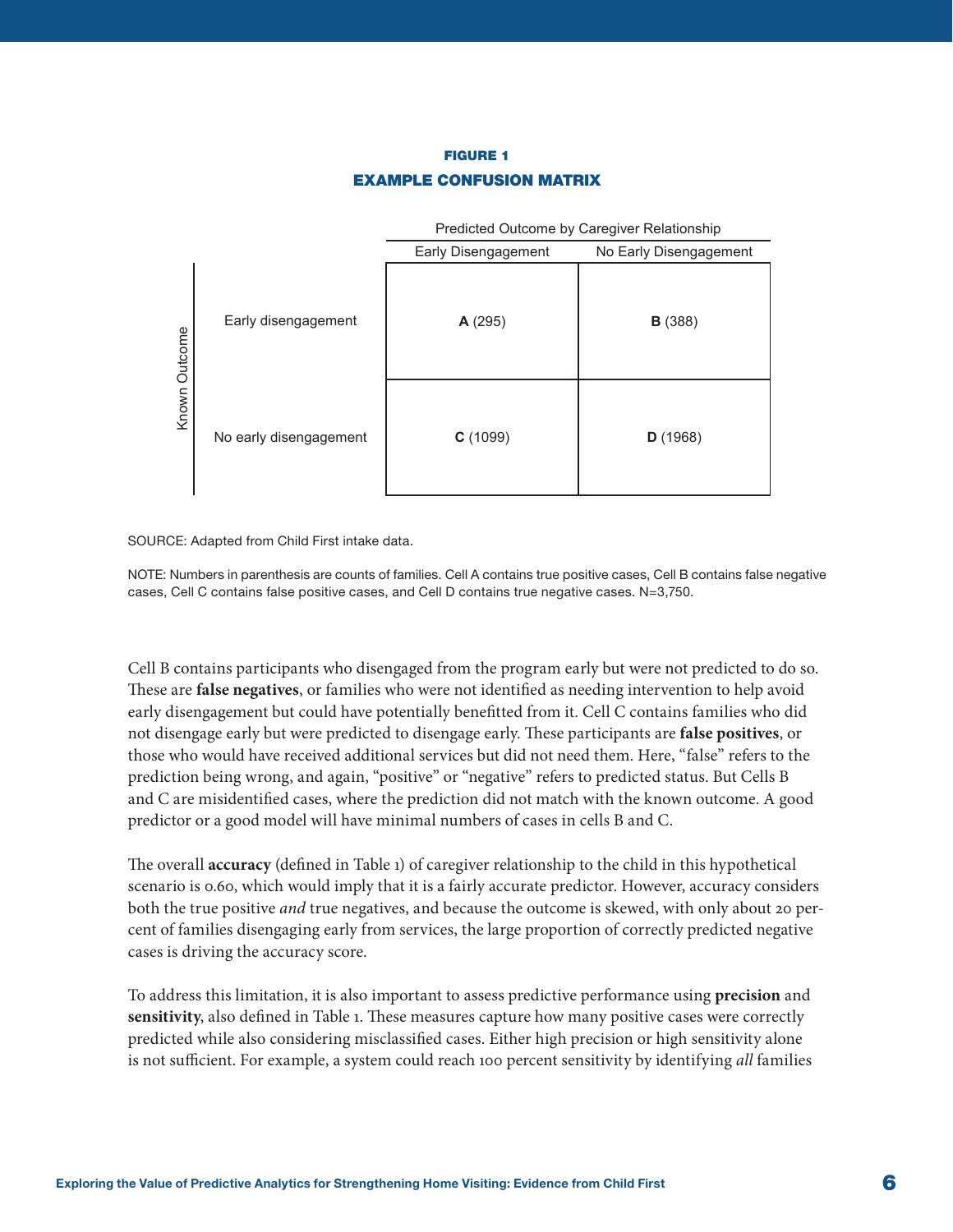#### TABLE 1

| <b>KEY TERM</b> | <b>DEFINITION</b>                                                                                                                                                                                         |  |  |
|-----------------|-----------------------------------------------------------------------------------------------------------------------------------------------------------------------------------------------------------|--|--|
| Accuracy        | • Accuracy captures the proportion of correct predictions out of the total number of<br>cases examined.                                                                                                   |  |  |
|                 | • In Figure 1, accuracy is equal to $(A+D)/(A+B+C+D)$ .                                                                                                                                                   |  |  |
| Precision       | • Precision captures the proportion of correct predictions that are predicted to be<br>positive. Higher precision means fewer false positives.<br>• In Figure 1, precision is equal to $A/(A+C)$ .        |  |  |
| Sensitivity     | • Sensitivity captures the proportion of correct predictions out of all cases that are<br>positive. Higher sensitivity means fewer false negatives.<br>• In Figure 1, sensitivity is equal to $A/(A+B)$ . |  |  |

#### CLASSIFICATION METRICS IN PREDICTIVE ANALYTICS

as needing extra services. But this would not result in precise or useful predictions, as it would be expensive and likely unnecessary to provide all families with additional supports. Thus, precision and sensitivity should be reviewed together to determine how well a predictor performs. In this example, caregiver relationship to child as a predictor of early disengagement alone has a precision of 0.21, and a sensitivity of 0.43, both indicating more misclassified cases than correctly identified positive cases.

Another way to think about the low precision in this example is that, for every five families predicted to disengage from the program, only *one* was correctly identified as being at risk for this outcome using the information assessed at intake. Under the hypothetical scenario, allocating program resources to target families for extra supports based on this predictor alone would have resulted in substantial costs, both in dollars and staff time, with arguably low return. The low sensitivity of the predictor also indicates that more than half of the families who were at risk of early disengagement were not correctly identified. These are cases that did not receive additional intervention but would have benefited from such. These metrics suggest that using only caregiver relationship to child to make predictions would not help the Child First program.

This simple example demonstrates how outcomes could be predicted based on a single characteristic assessed at program intake. However, in many cases the program cannot reliably assess a family using only a single attribute, because no single attribute can reflect a family's complex set of background characteristics. A common practice is to base predictions on multiple attributes, but selecting, combining, and weighting those attributes is a challenge. For example, researchers could combine subject-matter knowledge and simple modeling methods. Or they could harness more advanced techniques using a machine learning algorithm (a method of data analysis that automates analytical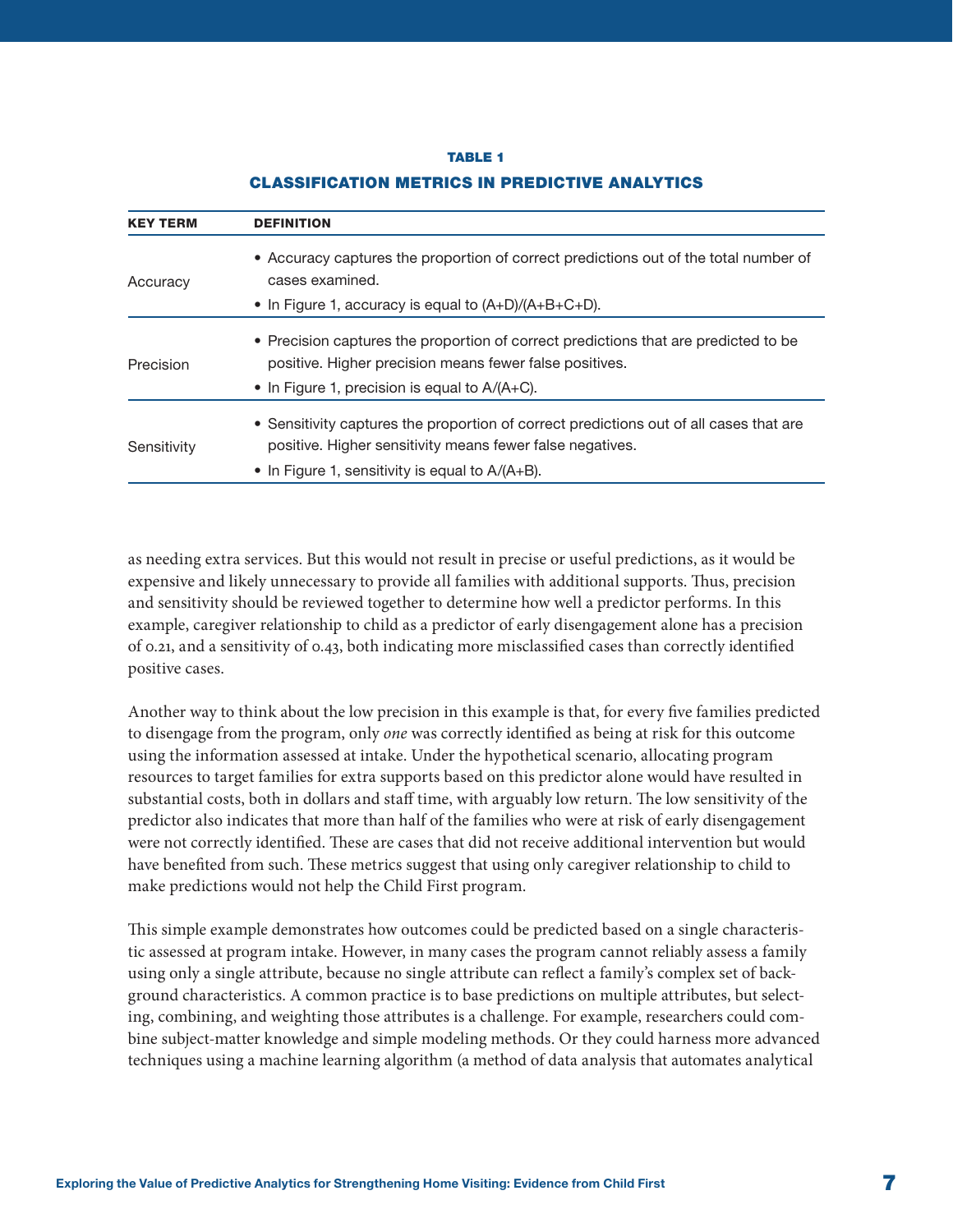model building) to make predictions. Considering innovative modeling approaches and comparing how well they predict families' outcomes could strengthen home visiting programs.

## METHODS AND ANALYSIS

Incorporating more pieces of information can theoretically improve risk predictions by capturing variation in the unique set of characteristics that fit different participants. The research team considered two sets of predictors to assess the utility of predictive analytics for the Child First program if the staff were to predict early disengagement by relying on data collected during the intake process. Table 2 describes these groups of attributes.

The first group includes the predictors that were "programmatically important," meaning they were already being used by Child First to assess general risk for a range of outcomes when families first enroll. This group also includes six measures that had a theoretical justification for being potential predictors as well as a correlation of 0.10 or higher with early family disengagement. The team was

| <b>NAME</b>                   | <b>DESCRIPTION</b>                                                                                                                                                                                                    |                                                                                                                                                                                                                                                                                  |                                                                                                                                                                                                  |
|-------------------------------|-----------------------------------------------------------------------------------------------------------------------------------------------------------------------------------------------------------------------|----------------------------------------------------------------------------------------------------------------------------------------------------------------------------------------------------------------------------------------------------------------------------------|--------------------------------------------------------------------------------------------------------------------------------------------------------------------------------------------------|
| Programmatically<br>important | $\bullet$ Child age<br>• Child abuse<br>• Child depression/anxiety<br>• Child development<br>• Child behavior<br>• Child experience of physical<br>abuse                                                              | • Caregiver is birth mother<br>• Caregiver emotional well-being<br>• Caregiver is a single parent<br>• Caregiver medical problems<br>• Caregiver substance abuse<br>• Caregiver childhood trauma                                                                                 | • Family has low income<br>• Family is in North Carolina<br>• Family economic stability<br>• Family housing stability<br>• Family history of incarceration<br>• Family child welfare involvement |
| Kitchen sink <sup>a</sup>     | • Programmatically important<br>variables<br>• Child race and ethnicity<br>• Other child developmental<br>diagnoses<br>• Child languages spoken<br>• Child insurance status<br>• Child usual place of medical<br>care | • Caregiver education level<br>• Other caregiver relationships<br>with the focal child<br>• Caregiver race and ethnicity<br>• Other caregiver relationship<br>statuses<br>• Caregiver insurance status<br>• Caregiver languages spoken<br>• Caregiver prenatal health<br>history | • Family is in Connecticut or<br>Florida<br>• Family income sources<br>• Family assistance receipt                                                                                               |

## TABLE 2 CHILD FIRST PREDICTOR SETS BASED ON INTAKE DATA

SOURCE: Based on Child First intake data.

NOTE: <sup>a</sup>Kitchen sink includes programmatically important variables plus all other items available at intake, as listed here.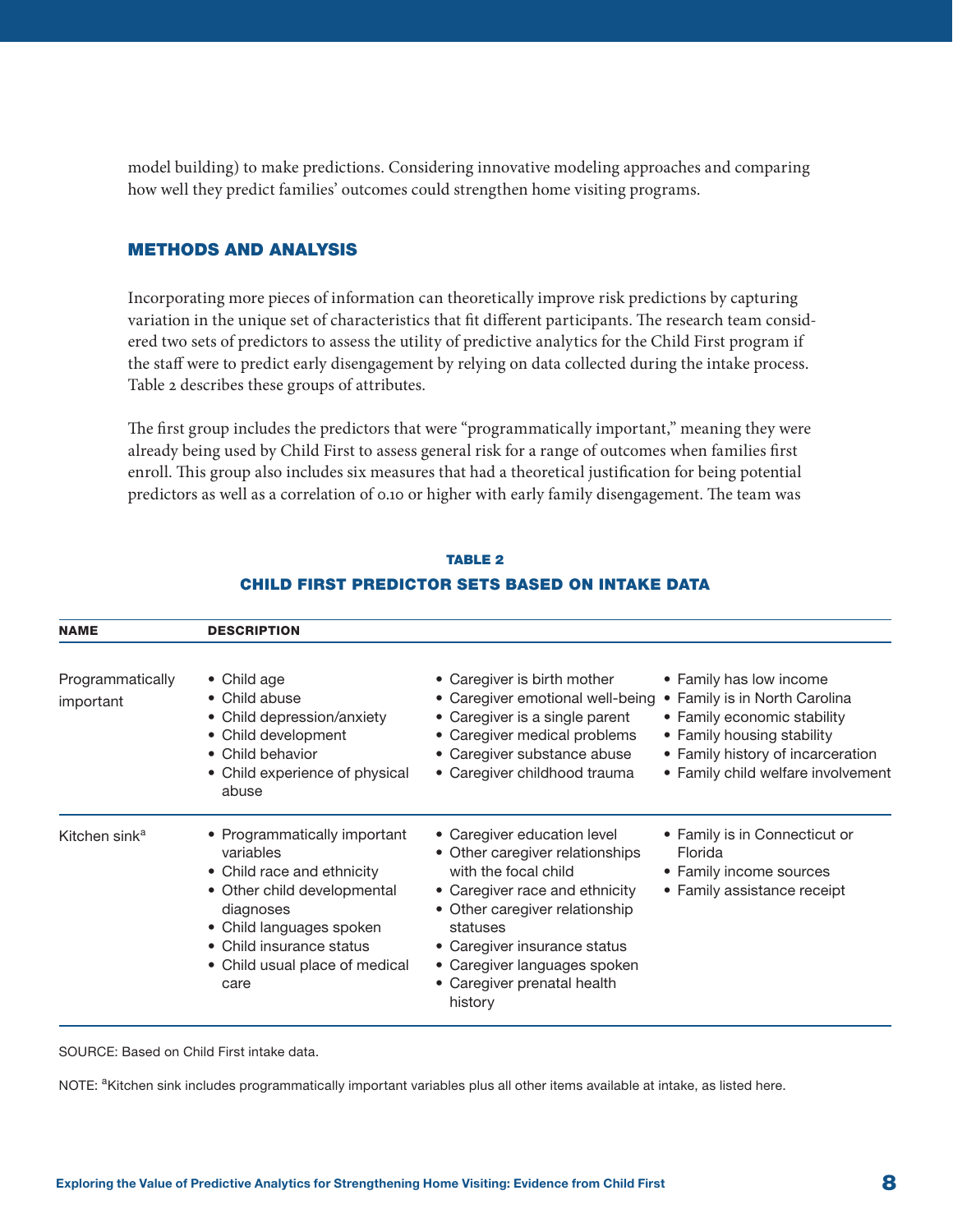<span id="page-8-0"></span>cautious when considering variables like race and ethnicity, aware that biases could be introduced into the models if included. The team examined a set of predictors that did include race and ethnicity, but this predictor set was not found to improve predictions beyond the programmatically important list so the results are not highlighted in this brief.

The second group of predictors is described as the "kitchen sink." This group includes the programmatically important predictors *and* the rest of the information collected at intake when families initially enroll in Child First. In total, the Child First program shared over one hundred variables with the team to use for this work.

To synthesize data on the families, the team considered a series of modeling approaches: regression, random forest, and support vector machine with radial basis function (SVM-RBF).<sup>[7](#page-17-0)</sup> Through modeling, information from a large set of predictors could be distilled into one risk estimate for each family. The research team wanted to explore what insights machine learning models could provide above and beyond regression. Regression is widely used and is also relatively easy to understand. However, more complex machine learning methods such as random forest and SVM-RBF could take advantage of the rich data collected by Child First to synthesize a risk score from a large number of predictors.

Below are three increasingly complex approaches that the research team evaluated on predictive per-formance with respect to identifying families at risk for early disengagement from Child First:<sup>[8](#page-17-0)</sup>

- 1 SIMPLE APPROACH: Programmatically important indicators combined with simple regression
- **2 HYBRID APPROACH:** Using the machine learning algorithm random forest to combine and weight programmatically important indicators
- 3 ADVANCED APPROACH: Using the machine learning algorithm SVM-RBF to combine and weight the full set of measures available (often referred to as the "kitchen sink")

The team started with many combinations of measures and modeling methods, eventually narrowing its discussion to the three described above. Of the machine learning methods examined, the random forest algorithm performed best with the programmatically important indicators, while the SVM-RBF algorithm performed best with the "kitchen sink." Because this is a proof-of-concept exercise, the team wanted to track the performance of more than just one "best" model.

By comparing these three models, the team could examine the potential tradeoffs between improvements in predictive performance and loss of simplicity and transparency. For example, in this work, the first model is a regression that includes the programmatically important set of predictors. This model is the simplest and most straightforward, both in terms of number of variables in the predictor set and the modeling method. Though it uses the same programmatically important set of variables, the second model is more complex in that it applies random forest, a machine learning method, to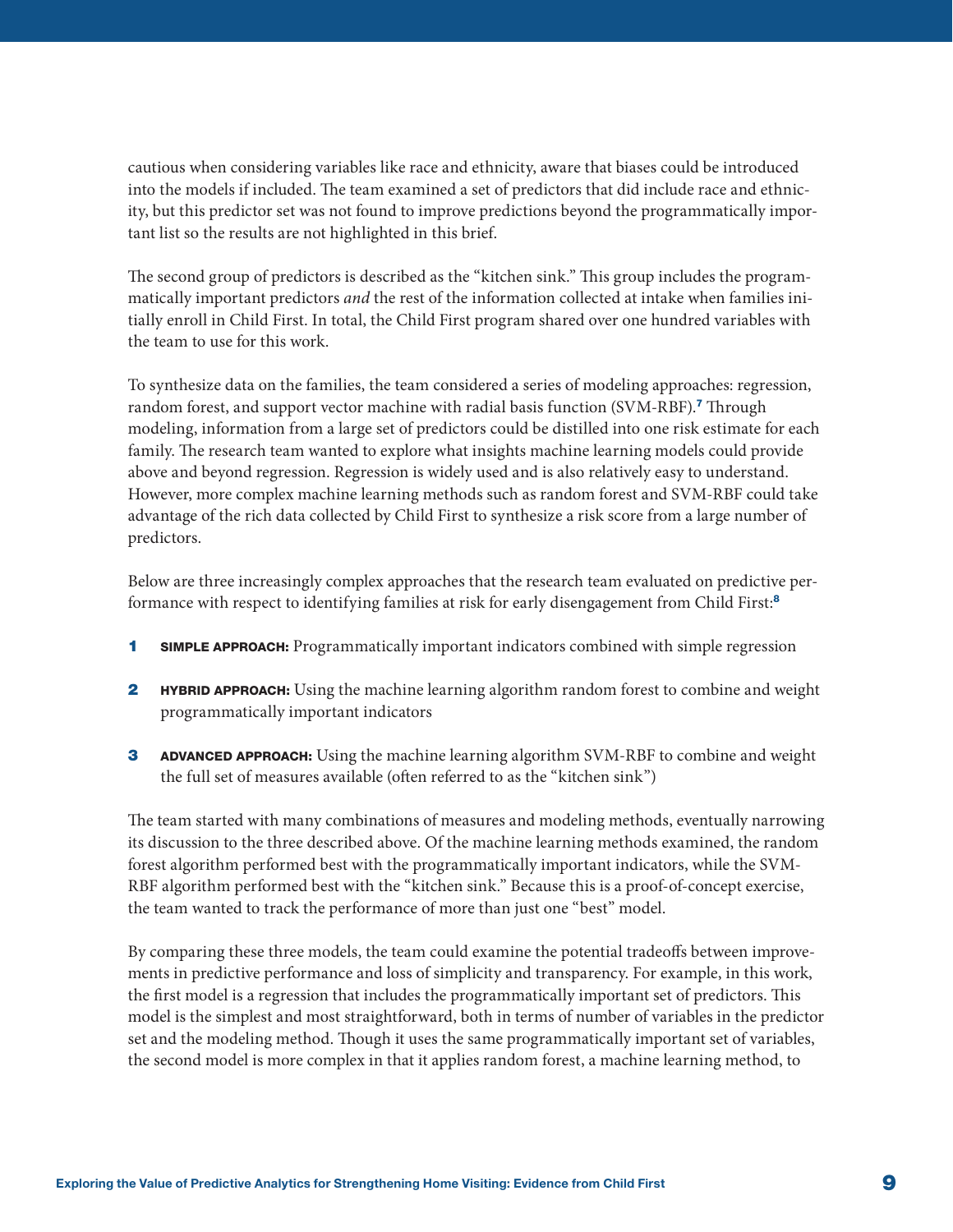make predictions. This model provides important insight into the added value of machine learning even when the same predictor set is used. The third model is the most advanced and not only includes *all* available characteristics measured at intake but also presents results from the highest performing machine learning method with these predictors, SVM-RBF. This was the best machine learning model out of all different combinations of covariate sets and algorithms considered, many of which are not discussed here.

The team optimized each of the machine learning algorithm's tuning parameters using crossvalidation and moved forward with models with the highest Area Under the Curve-Receiver Operating Characteristics metric (AUC-ROC). AUC-ROC is a general measure of how well a model can predict the outcome that summarizes the overall success of a model. Scores range from 0 to 1, and a score higher than 0.5 indicates that the model can make predictions better than the flip of a coin. This brief does not focus on the interpretation of the AUC-ROC beyond the fact that the team used it to determine which models to move forward with in the analysis. Table 3 shows the scores in the training and testing data.

|                                                                | 2017-2018 TRAINING DATA | <b>2019 TESTING DATA</b> |                |
|----------------------------------------------------------------|-------------------------|--------------------------|----------------|
| <b>MODEL</b>                                                   | <b>Mean AUC-ROC</b>     | <b>SD AUC-ROC</b>        | <b>AUC-ROC</b> |
| <b>1</b> Programmatically important indicators + regression    | 0.802                   | 0.027                    | 0.818          |
| <b>2</b> Programmatically important indicators + random forest | 0.794                   | 0.025                    | 0.807          |
| <b>3</b> Kitchen sink + SVM RBF                                | 0.821                   | 0.028                    | 0.795          |

## TABLE 3 CHILD FIRST PREDICTIVE MODEL AUC-ROC SCORES

SOURCE: Calculations based on Child First intake data.

NOTES: SD = Standard deviation, AUC-ROC = area under the curve-receiver operating characteristics. SVM-RBF = support vector machine with radial basis function.

Mean and standard deviation are provided for the training data AUC-ROC because these are summary statistics based on the fivefold validation performed on the sample. In the testing data, a single AUC-ROC score is calculated for each model.

All three models performed well and were comparable to one another on this metric. The results were also consistent between the training and testing data. However, the AUC-ROC measure is limited in that it is sometimes considered difficult to interpret and does not provide any information about the distributions of predictions. Accordingly, this brief revisits precision and sensitivity in the testing data to comprehensively evaluate the actual performance of the model.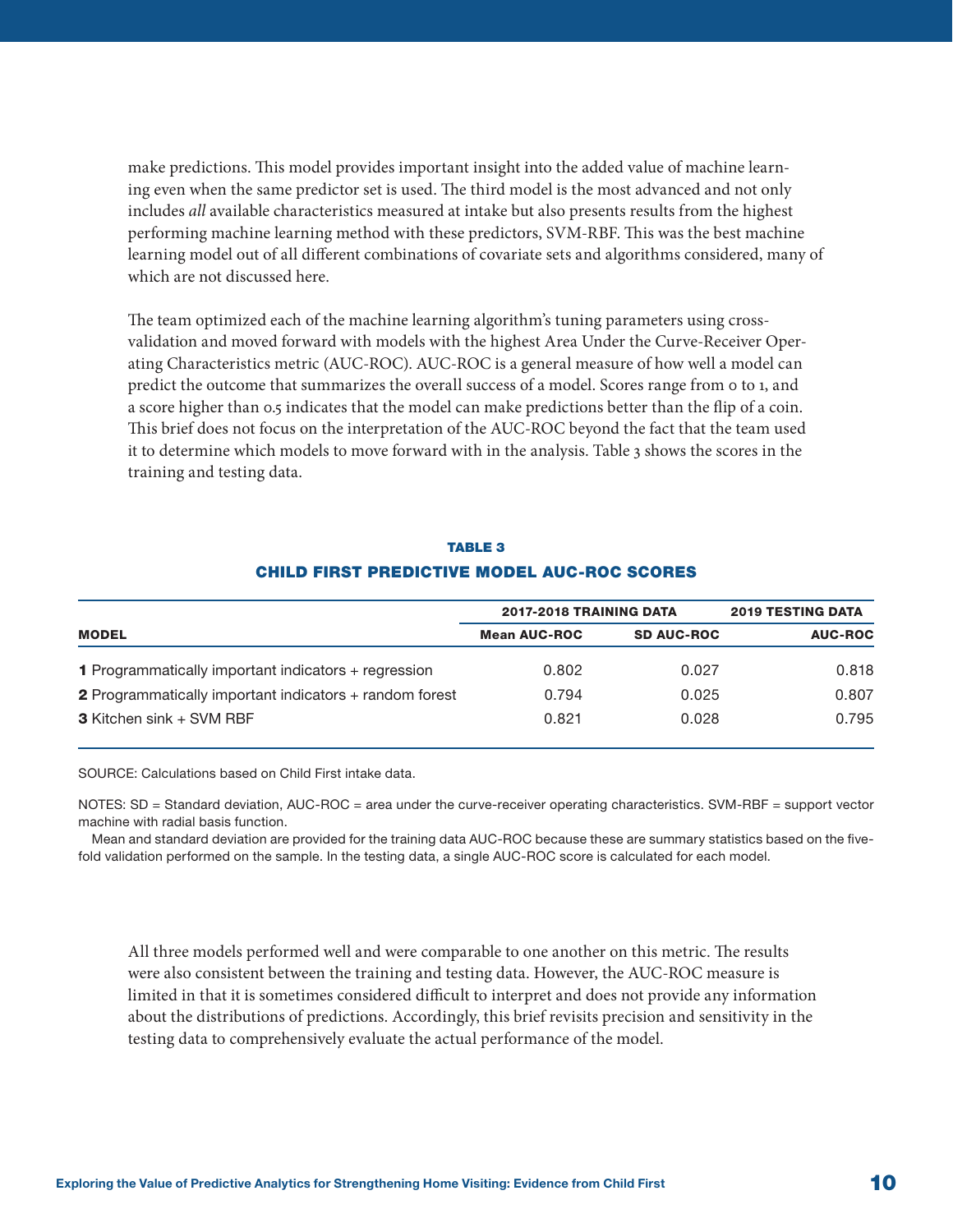## Outcome Probabilities

Rather than relying on a single characteristic, as in the simple example above, predictive models assign each family a continuous risk score or outcome probability, which falls somewhere between 0 and 1. Figure 2 presents a histogram that shows the outcome probability distributions for the simple model examined in the testing data, though all three approaches show a similar distribution.

Within a given model, the outcome probabilities or risk scores stay the same, but the classification of cases can be altered by changing the threshold used to identify which cases will be considered "at risk." A stringent threshold of 0.75 means that only those families with the highest scores are predicted as at risk, while a lower threshold of 0.50 means those with moderate to high scores are predicted as at risk. A commonly used starting point of 0.50, which may be used if there is no reason to believe the outcome is skewed, means that all families with a risk score higher than 0.50 will be predicted as at risk for early disengagement and all families below that threshold as not at risk.

## FIGURE 2 DISTRIBUTION OF PREDICTIVE PROBABILITIES



SOURCE: Calculations based on Child First intake data.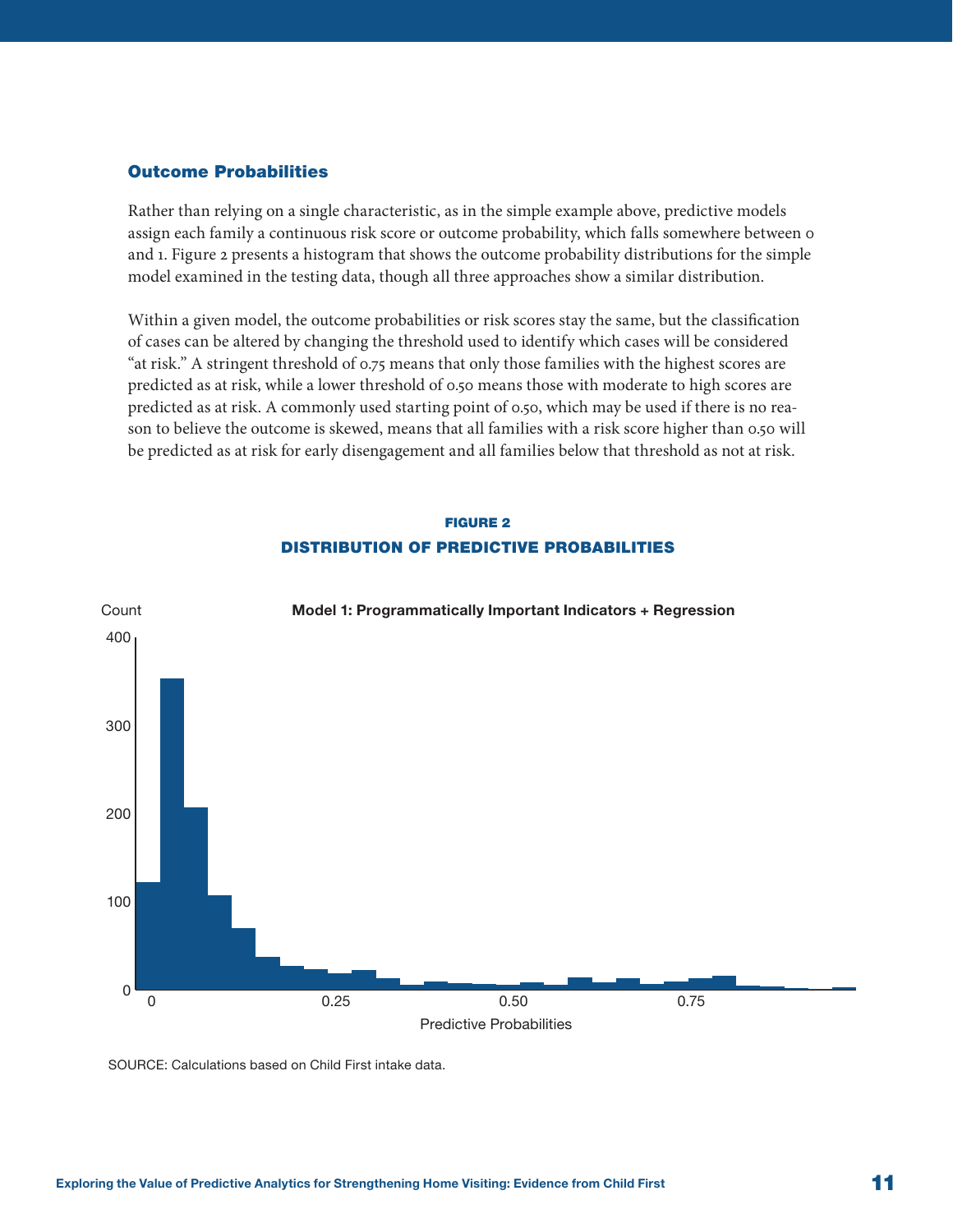Another way to view thresholds is to examine them by considering the overall mean likelihood that the event will occur.

As seen in the histograms, the outcome probabilities distributions are notably skewed to the left. This brief will examine results at 0.125, 0.25, 0.50, and 0.75 to better understand how changing which families are considered at risk can alter model predictions.

#### Confusion Matrix

Model performance may be optimized by moving the thresholds at which participants are predicted to be positive on an outcome. Applying four different thresholds to the model creates four different scenarios where participants are predicted to be positive or negative on the outcome. This results in different confusion matrices for each model at each threshold. Figure 3 shows the counts of true positive, false positive, false negative, and true negative cases at four different thresholds across the three models in the testing data.



FIGURE 3 CONFUSION MATRIX FOR 2019 TESTING DATA

SOURCE: Calculations based on Child First intake data.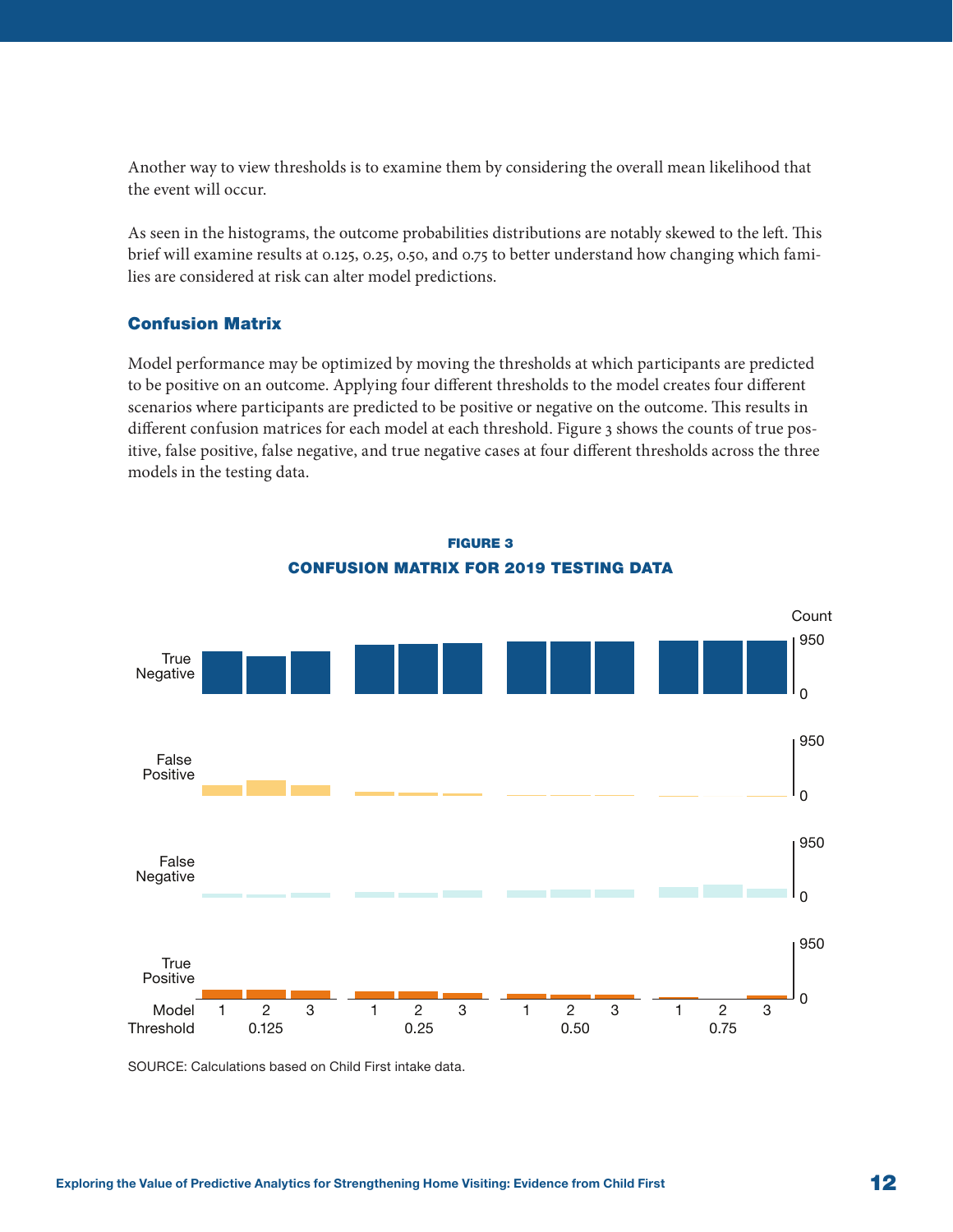This figure illustrates three trends. First, when examined collectively, the three models perform very similarly at each threshold. That is, there is very little difference at each threshold, and the models seem to have a similar predictive ability. Second, the models successfully predict cases not at risk of early disengagement (true negatives). Finally, there is a noticeable amount of misclassification (false negatives and false positives) across the models at each threshold. At the lowest threshold the highest number of true positive cases are captured. However, this threshold would also catch just as many false positive cases, if not more. At the higher thresholds, true positives are being captured without the error of capturing many false positive cases, but many cases are also going undetected, as seen in the high number of false negatives.

As mentioned earlier, however, count information alone does not capture different tradeoffs in predictions, like serving the most people in need versus minimizing program costs. Focusing on metrics like precision and sensitivity allows for maximizing truly at-risk cases, while minimizing false alarms.

## Precision and Sensitivity

Table 4 presents the accuracy, precision, and sensitivity for each model at the same four thresholds shown above. Significantly, there is little difference between classification metrics for the three models, and the models behave similarly at each threshold. Accuracy is high across all the models and thresholds, a result of the skewed nature of the outcome, and the models predicted the families not at risk of early disengagement very well. However, this metric does not specifically identify families the program would want to target for intervention. This is why it is important to consider other measures of successful model classification, such as precision and sensitivity. These measures emphasize capturing true positive cases, which the team wanted to maximize. At the lowest threshold the sensitivity of the models is higher than the precision. As the thresholds increase, that relationship inverts. In an ideal model, both precision and sensitivity would be high. As a result, the team concluded that none of the models performed exceptionally well.

The high sensitivity at the 0.125 threshold indicates that the models correctly identify the most families at risk of early disengagement, but the low precision indicates that the models also identify many families that are not at risk. This is because at a lower threshold it is more likely that cases will be identified as positive. However, in that process, many false positive cases will also be captured. Examining the counts for Model 1—the regression with programmatically important predictors—155 families are correctly identified as true positive cases, while 184 families are false positive cases and would have potentially received enhanced services unnecessarily. Sixty-four families are false negative cases and would not receive added interventions to keep them engaged. Key to these findings is that more false positives are being identified than true positives, so using predictions from this model would lead to inefficient use of limited resources.

Precision and sensitivity at the 0.25 threshold may seem to be acceptable, with both scores for the most part above 0.50, but misclassification still occurs. Take Model 2, the random forest model with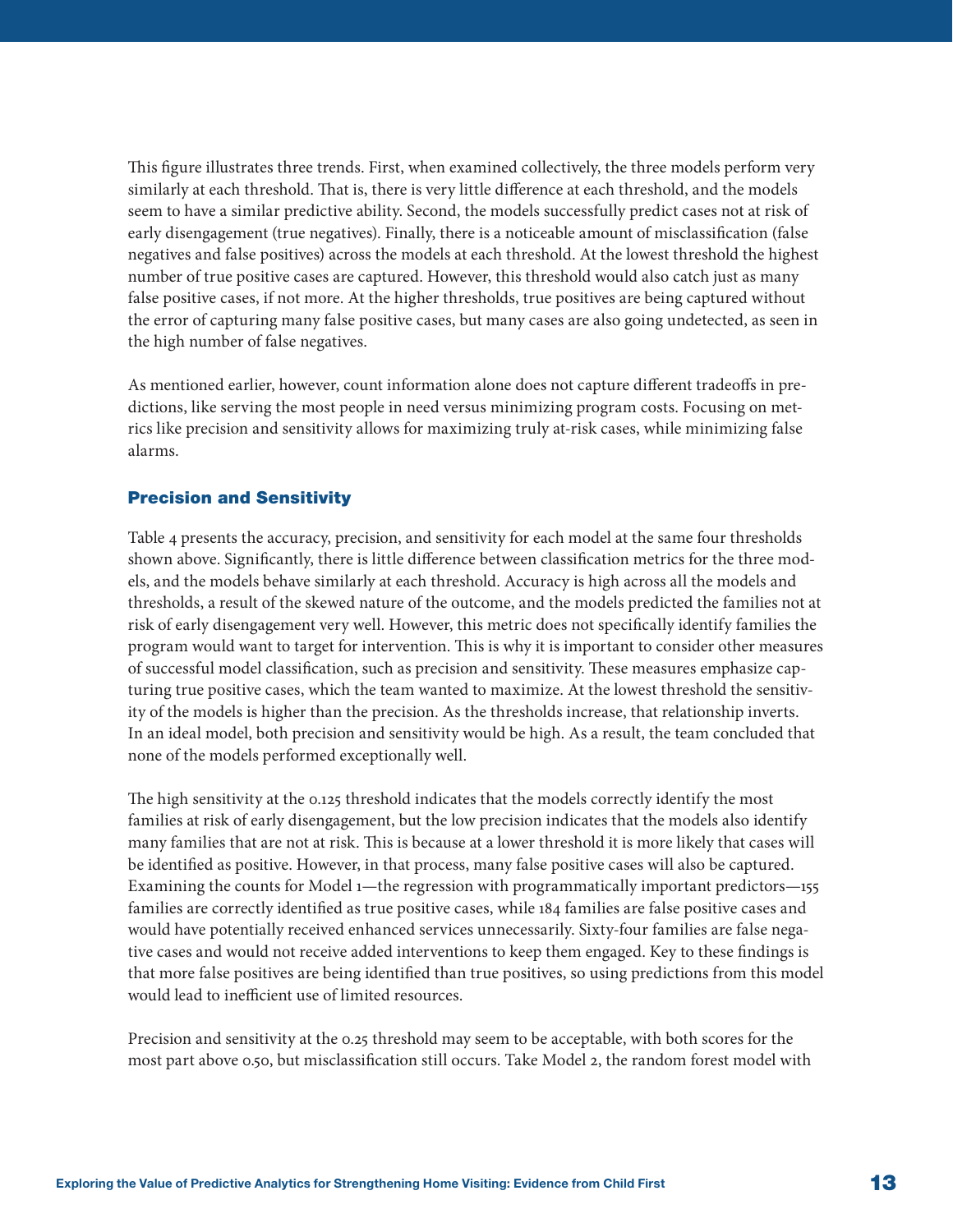#### TABLE 4

#### CHILD FIRST ACCURACY, PRECISION, AND SENSITIVITY OF MODELS USING 2019 TESTING DATA

| <b>THRESHOLD</b> | <b>MODEL</b>                                                   | <b>ACCURACY</b> | <b>PRECISION</b> | <b>SENSITIVITY</b> |
|------------------|----------------------------------------------------------------|-----------------|------------------|--------------------|
|                  | 1 Programmatically important indicators + regression           | 0.79            | 0.46             | 0.71               |
| 0.125            | 2 Programmatically important indicators + random forest        | 0.72            | 0.38             | 0.76               |
|                  | <b>3</b> Kitchen sink + SVM-RBF                                | 0.77            | 0.43             | 0.65               |
|                  | <b>1</b> Programmatically important indicators + regression    | 0.85            | 0.62             | 0.58               |
| 0.25             | 2 Programmatically important indicators + random forest        | 0.87            | 0.66             | 0.61               |
|                  | <b>3</b> Kitchen sink + SVM-RBF                                | 0.85            | 0.66             | 0.47               |
|                  | <b>1</b> Programmatically important indicators + regression    | 0.87            | 0.82             | 0.43               |
| 0.50             | 2 Programmatically important indicators + random forest        | 0.87            | 0.93             | 0.32               |
|                  | 3 Kitchen sink + SVM-RBF                                       | 0.86            | 0.77             | 0.35               |
| 0.75             | <b>1</b> Programmatically important indicators + regression    | 0.84            | 0.95             | 0.18               |
|                  | <b>2</b> Programmatically important indicators + random forest | 0.81            |                  | 0.00               |
|                  | <b>3</b> Kitchen sink + SVM-RBF                                | 0.86            | 0.88             | 0.30               |

SOURCE: Calculations based on Child First intake data.

NOTES: SVM-RBF = support vector machine with radial basis function.

The classification of cases can be altered by changing the threshold used to identify which cases will be considered "at risk." This then changes the calculations of accuracy, precision and sensitivity, as presented in this table.

Precision cannot be calculated for Model 2 at the 0.75 threshold because at that threshold, the model predicted no cases as being at risk of early discharge.

programmatically important variables: 133 individuals are correctly identified as at risk of early discharge, and there are 68 false positive cases and 86 false negative cases. This exceeds a minimal amount of misclassification. The model is not doing a good job of pinpointing families in need of intervention and would not direct services in a cost-effective way.

At the higher threshold of 0.50, precision increases, indicating that most cases predicted to be positive are in fact positive. However, the low sensitivity indicates fewer at-risk families are being predicted as such, and many families that are at risk are missed by the models at this higher threshold. Neither outcome is ideal for serving families in Child First. Take Model 3, the SVM-RBF model with all predictors: 76 cases are correctly identified as being at risk, 166 cases are misclassified, and 143 cases are false negatives, or those that would have benefited from enhanced services but were not predicted to be at risk and so missed out. As indicated by the sensitivity score, only a third of the at-risk cases are being correctly predicted as early disengagement by the model.

At the threshold of 0.75, the models have the highest precision but also the lowest sensitivity. This is because very few cases are being predicted as positive on the outcome, exemplifying what happens when too strict a threshold is applied. Looking at Model 1 again, at this high threshold only 40 cases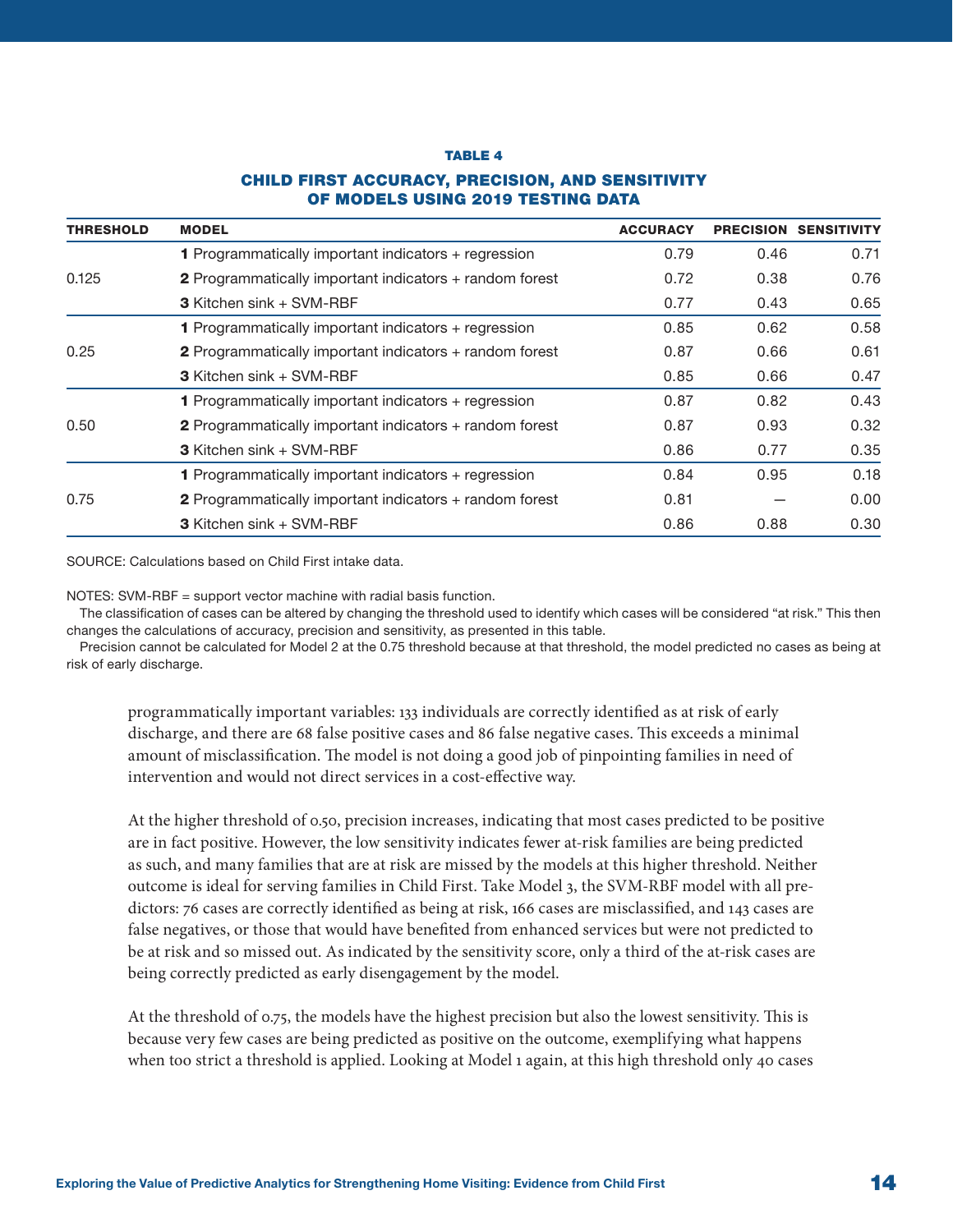are correctly identified as at risk of early disengagement (out of a total of only 42 cases predicted to be at risk for the outcome) and 179 cases are misclassified as false negatives.

While the models identify better than the flip of a coin those families who are at risk of early disengagement, the research team struggled to agree upon a best model or ideal threshold. The advanced methods models did not perform better than the simple regression, and arguably, none of the models at any of the four thresholds accomplishes the goals of pinpointing families in need of intervention and directing the provision of services in a cost-effective way.

#### **DISCUSSION**

In the analyses presented in this brief, the team set out to determine whether it was possible to reliably predict early family disengagement from the Child First program by relying on measures the program collects during the intake process, to evaluate the performance of different predictive analytic methods. The team also aimed to identify whether predictive analytics techniques could be useful to staff members serving families in Child First. While it was possible to create predictive models that performed better than random chance with the data collected by Child First at intake, these models made numerous mistakes. The models were better at correctly predicting the true negatives in the sample (families who were predicted and confirmed not to disengage early) because of the skewed nature of the outcome (less than a quarter of families disengaged from the program early). However, the models could not correctly identify the true positives in the sample (families who were predicted and confirmed to disengage early) while also minimizing misclassified cases. Put another way, the models were unable to sufficiently pinpoint the families at risk while limiting extra expenditures on families not at risk.

Importantly, this exercise found that the three models performed similarly across the performance metrics. There were no substantial differences or gains to justify selecting a machine learning– based model over a more transparent regression model. Based on the results, the team concluded that advanced techniques were not necessary to make predictions. In fact, the team concluded that machine learning was not worthwhile in this context, given the increased complexity of risk scores produced by these models. Instead, using *simple regression with selected variables* could provide Child First with some helpful information about which families are likely to disengage from the program early and thus might benefit from extra support. But incorporating the regression model into the program would have to be done very carefully, since these predictions were not always reliable.

Each model exhibited some amount of misclassification at the thresholds examined, and whether or at what level that is acceptable depends on the context and the end user's desired outcome. Whether a program is willing to accept that some number of families may be served unnecessarily (which will likely have financial implications for programs with limited resources), or that some number of families may miss out on needed enhanced services will depend on risk tolerance and program priorities. Child First's current process for identifying families at risk of early disengagement needs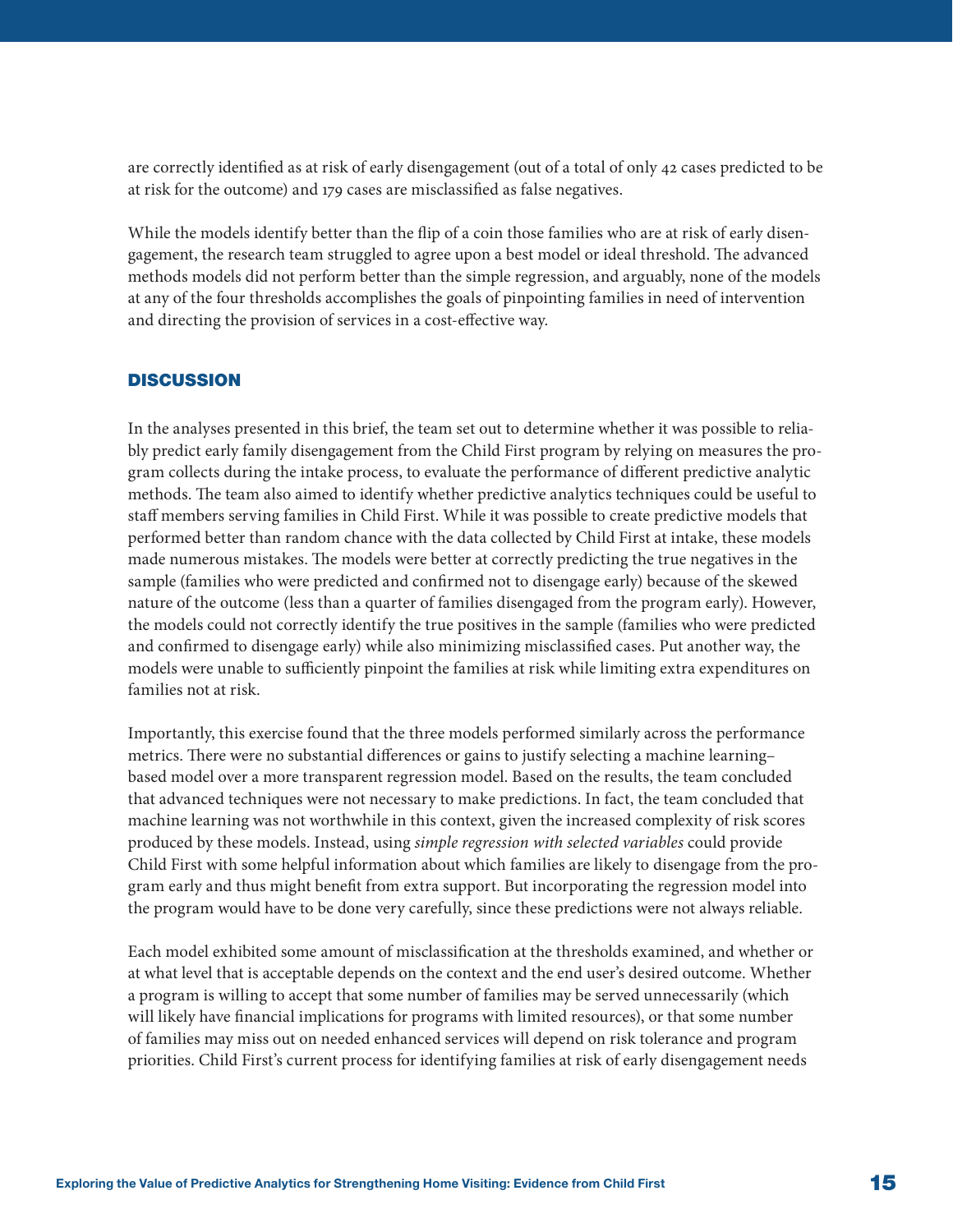<span id="page-15-0"></span>to be assessed more thoroughly to determine what level of misclassification is acceptable. It is likely that misclassification of families already occurs on some level during the overall assessment of risk for early disengagement when families first enter the Child First program. But it is also possible that home visitors to some extent are able to identify families at risk of early disengagement and intervene accordingly. It is unclear at this time whether additional insights from predictive analytics could improve services and reduce early disengagement above and beyond current practices. Given the unreliable performance of the models, the team would not suggest that an intervention or any decision-making rest *solely* on the results of the predictive models identified here. Rather, predictive analytics could serve as one tool—in combination with other sources of information—to help Child First staff make decisions about service provision.

It was not possible to assess how these models would compare with predictions made by individual staff members about families at risk of early disengagement. Fully understanding how staff members identify families as at risk would require an in-depth study and was outside the scope of this brief. Staff members might use a combination of knowledge, experience, and information gathered when they first meet with families to identify whether participants are likely to disengage from services early. This hands-on approach may have advantages but may also result in unintentional biases that could affect staff judgement. However, the team would need systematic information from staff on which families they thought could be at risk for early disengagement to compare the reliability of the two approaches. And the team would recommend performing a bias analysis prior to any real-world application of predictive models.

It is possible that there were not enough data available to make high quality predictions, or that the team selected an outcome at a time when not enough information was available to make good predictions. The analysis was based on the intake data collected by Child First and used around one hundred variables. It may be possible to predict a different outcome in the Child First program at a different time in the family's participation if more data were to become available. For example, early participation indicators likely are predictive of later participation challenges. However, because early disengagement occurs in such a short window, this particular outcome does not permit much opportunity to incorporate additional data. These results were not entirely surprising given the findings from the Fragile Families Challenge, which had thousands of measures available, but had roughly the same number of families or observations to work with and also resulted in poor predictions.<sup>[9](#page-17-0)</sup> In contrast, the Allegheny Family Screener Tool has shown success predicting an adjacent but different outcome using hundreds of variables across multiple data sources with far more observations (tens of thousands of children).[10](#page-17-0)

Finally, the analysis focused primarily on families enrolled in Child First pre-pandemic. The models in this exercise were trained on data from Child First participants in 2017 and 2018 and tested on data from participants in 2019. While the same trends identified above were observed in the data, the ongoing COVID-19 pandemic may continue to change how Child First operates, further reducing the predictive power of the models identified.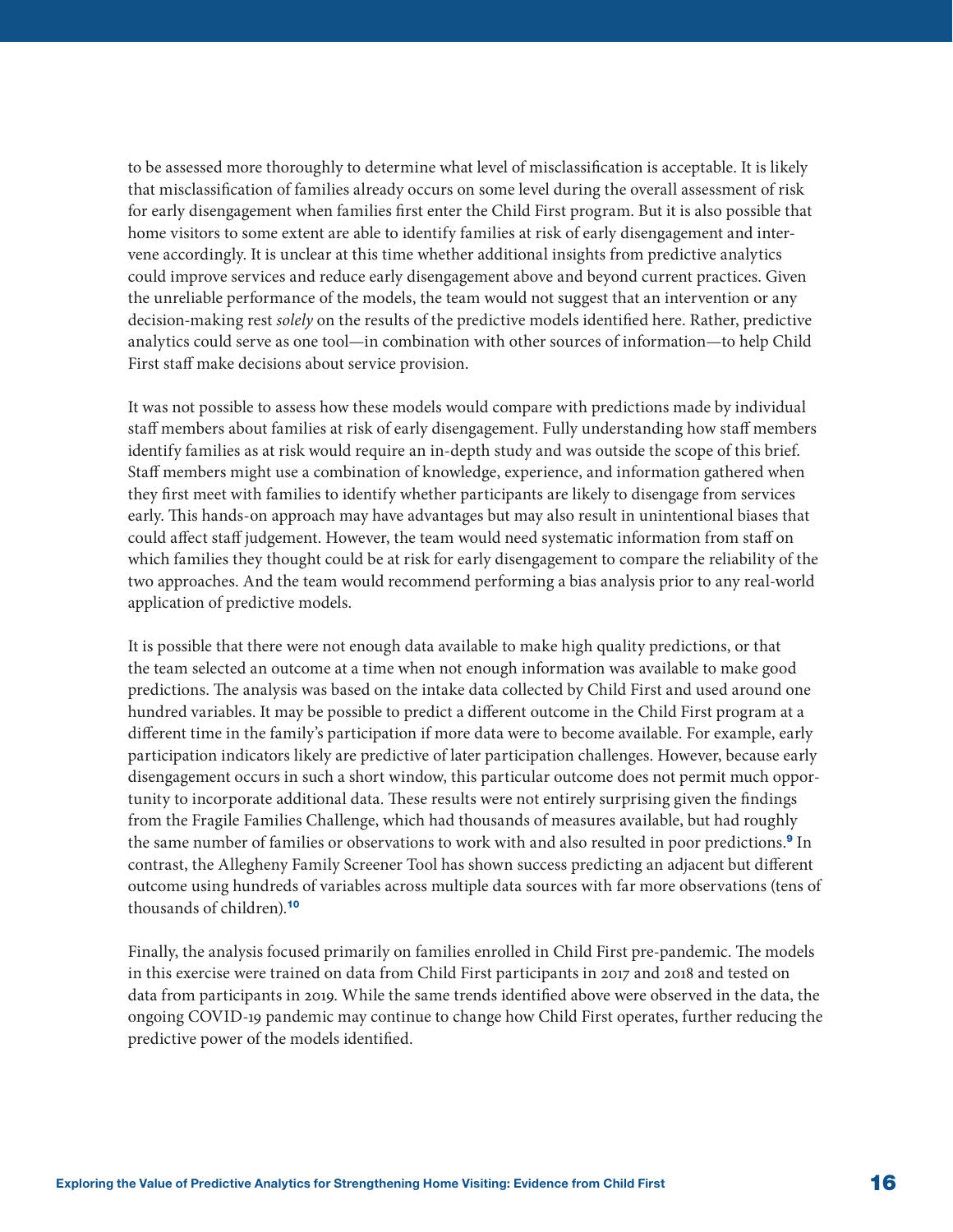## CONCLUSIONS AND AREAS FOR FUTURE RESEARCH

Ultimately, the goal of a social service like a home visiting program is to develop trusting bonds with families and provide care to meet their needs. This contrasts with sectors that have successfully turned decision-making over to predictive analytics, like advertising or entertainment, where there are minimal consequences to missed predictions. Misclassifications in these fields may result only in a consumer receiving an irrelevant ad or movie suggestion.

Given the limitations, however, the research team did not want to recommend one of the predictive models discussed here that might introduce additional error into how the program identifies families at risk of early disengagement. The potential consequences of missed predictions in human-based services like home visiting are significant, as support and resources to improve health and well-being could be on the line. On the one hand, over-including families for intervention could result in allocating limited resources or staff time unnecessarily, while under-including families could result in missing those in need of extra support. While some unknown level of misclassification likely occurs now, any increase in misclassifications will have real consequences for the people who are chosen and the people who are left out.

The research team hopes the work presented in this brief serves as a foundation for future studies of predictive analytics in the home visiting field. The team identified major points to consider should a more successful model be developed in the future. Care should be taken to ensure that predictive analytic findings are not used against prospective participants and that biases are not built into the models. As seen in other applications, serious consideration needs to be given to the point of prediction and what the intervention would entail. Additionally, it is important to have different voices weigh in on the integration of predictive models. Good performance metrics alone are thus insufficient to justify application in human-based service programs.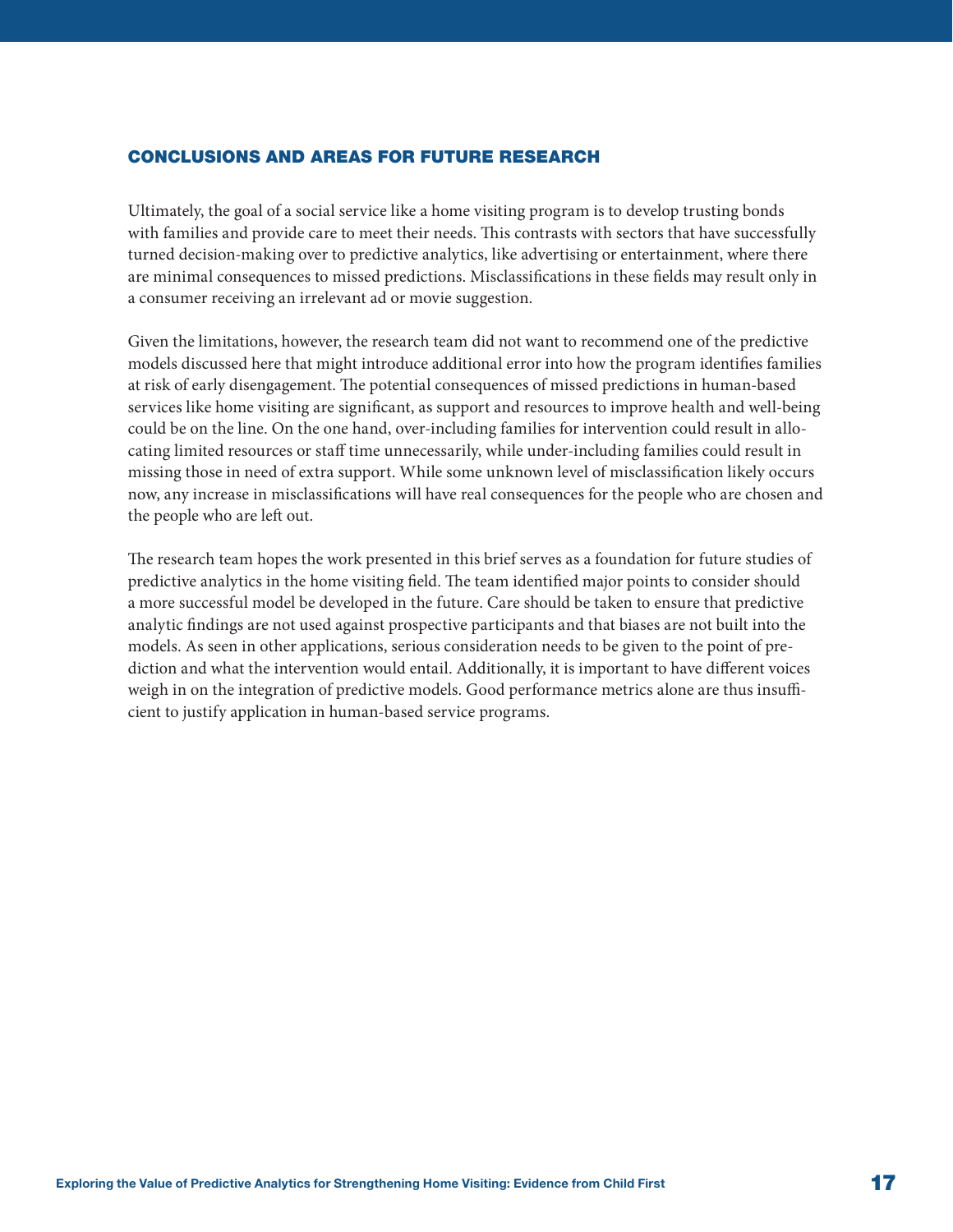#### <span id="page-17-0"></span>NOTES AND REFERENCES

- [1](#page-1-0) Allegheny County Department of Human Services, "Impact Evaluation Summary of the Allegheny Family Screening Tool" (Pittsburgh: Allegheny County Department of Human Services, 2019).
- [2](#page-1-0) Lindsay Cattell and Julie Bruch, "Identifying Students at Risk Using Prior Performance Versus a Machine Learning Algorithm," September (Washington, DC: Institute of Education Sciences, 2021).
- [3](#page-1-0) Matthew J. Salganik, Ian Lundberg, Alexander T. Kindel, Caitlin E. Ahearn, Khaled Al-Ghoneim et al., "Measuring the Predictability of Life Outcomes with Scientific Mass Collaboration," *PNAS* 117, 15 (2020), [https://doi.org/10.1073/pnas.1915006117.](https://doi.org/10.1073/pnas.1915006117)
- [4](#page-2-0) Mariel Sparr and Susan Zaid, *State-Led Evaluations of Family Engagement: The Maternal, Infant, and Early Childhood Home Visiting Program*, OPRE Report 2017-39 (Washington, DC: Office of Planning, Research and Evaluation, Administration for Children and Families, U.S. Department of Health and Human Services, 2017).
- [5](#page-2-0) Chris S. Hulleman and David S. Cordray, "Moving from the Lab to the Field: The Role of Fidelity and Achieved Relative Intervention Strength," *Journal of Research on Educational Effectiveness* 2, 1 (2009): 88-110.
- [6](#page-2-0) American Psychiatric Association, *Diagnostic and Statistical Manual of Mental Disorders: DSM-5* (Washington, DC: American Psychiatric Association Publishing, 2013).

Vincent J. Felitti, Robert F. Anda, Dale Nordenberg, David F. Williamson, Alison M. Spitz, Valerie Edwards, Mary P. Koss, James S. Marks, "Relationship of Childhood Abuse and Household Dysfunction to Many of the Leading Causes of Death in Adults: The Adverse Childhood Experiences (ACE) Study," *American Journal of Preventative Medicine* 14, 4 (1998): 245-58.

- [7](#page-8-0) Random forest is a type of machine learning algorithm made up of many decision trees. Random forests can identify nonlinear relationships and interactions between predictors. SVM-RBF is a type of machine learning algorithm using classifiers used to linearly separate data using boundaries using support vectors. Radial basis functions help get better separation when there are not clean breaks by projection to higher dimensions.
- [8](#page-8-0) The team started with a larger number of combinations of measures and machine learning algorithms but narrowed the discussion of this work to those listed to summarize what was learned in the process.
- **[9](#page-15-0)** Salganik et al. (2020).
- [10](#page-15-0) Allegheny County Department of Human Services (2019).

## ACKNOWLEDGMENTS

The authors would like to thank several MDRC colleagues for their contributions to this brief. This includes Brit Henderson and Richard Hendra for their careful review of draft materials and suggestions for improving the brief, Dannia Guzman and Melvin Gutierrez for lending their expertise to developing the figures, Maya Goldberg for assisting with report coordination, Joshua Malbin for reviewing the brief, Jill Kirschenbaum for editing it, and Carolyn Thomas for preparing it for publication. Importantly, the work reported on in this brief was done in collaboration with leadership at Child First, including Darcy Lowell, Kim DiBella-Farber, Rebecca Parilla, Salam Soliman, Dana Hillman-Sabato and Diane Britz.